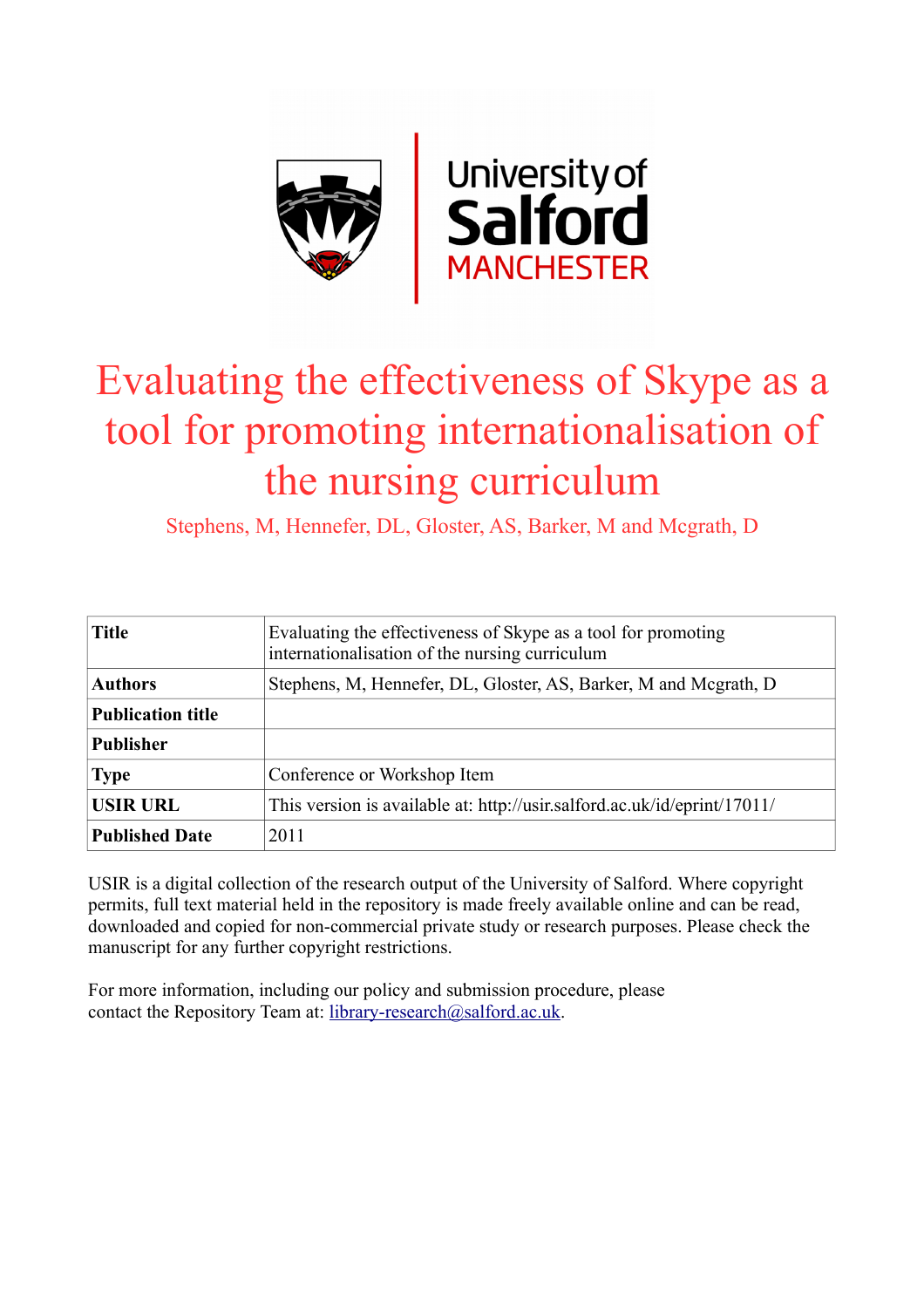# **Paper 113 – Full Paper**

# **Evaluating the effectiveness of Skype as a tool for promoting internationalisation of the nursing curriculum**

#### **Authors**

Melanie Stephens, Lecturer in Adult Nursing Dawn Hennefer, Lecturer in Adult Nursing Annabella Gloster, Lecturer in Adult Nursing Mike Barker, Lecturer in Adult Nursing Denis McGrath, Learning Technologist.

#### **Address**

School of Nursing and Midwifery University of Salford Frederick Road Campus **Salford** Greater Manchester M6 6PU

m.stephens@salford.ac.uk d.l.hennefer@salford.ac.uk a.s.gloster@salford.ac.uk m.barker@salford.ac.uk d.m.mcgrath@salford.ac.uk

#### **Abstract**

*The paper examines the effectiveness of Skype as a medium for communication, support and internationalisation of student nurse programmes. The researchers sought to examine whether online face to face contact via Skype improved support and communication with students nursing overseas and if the use of Skype for online communications with students in action learning sets within the home university, developed cultural awareness of those nursing students who stayed on native soil.* 

*The study comprised of focus groups and online questionnaires of staff and students. 22 students were included in the study, 18 who had experienced physical mobility and 4 who had experienced virtual mobility. 12 lecturers also contributed in their role as a personal tutor, module team member or international link lecture for the countries in which the students visited.* 

*4 themes arose from the thematic analysis (Braun and Clarke's (2006) 6 stage model) of the narratives of the participants and included operational issues, pastoral care, academic and peer support and cultural awareness and development.* 

*The use of Skype was found to be extremely beneficial in terms of online communication and support for students undertaking an international placement. However the development of cultural awareness needs further work, using Skype to engage students abroad in discussions with students in action learning sets did allow*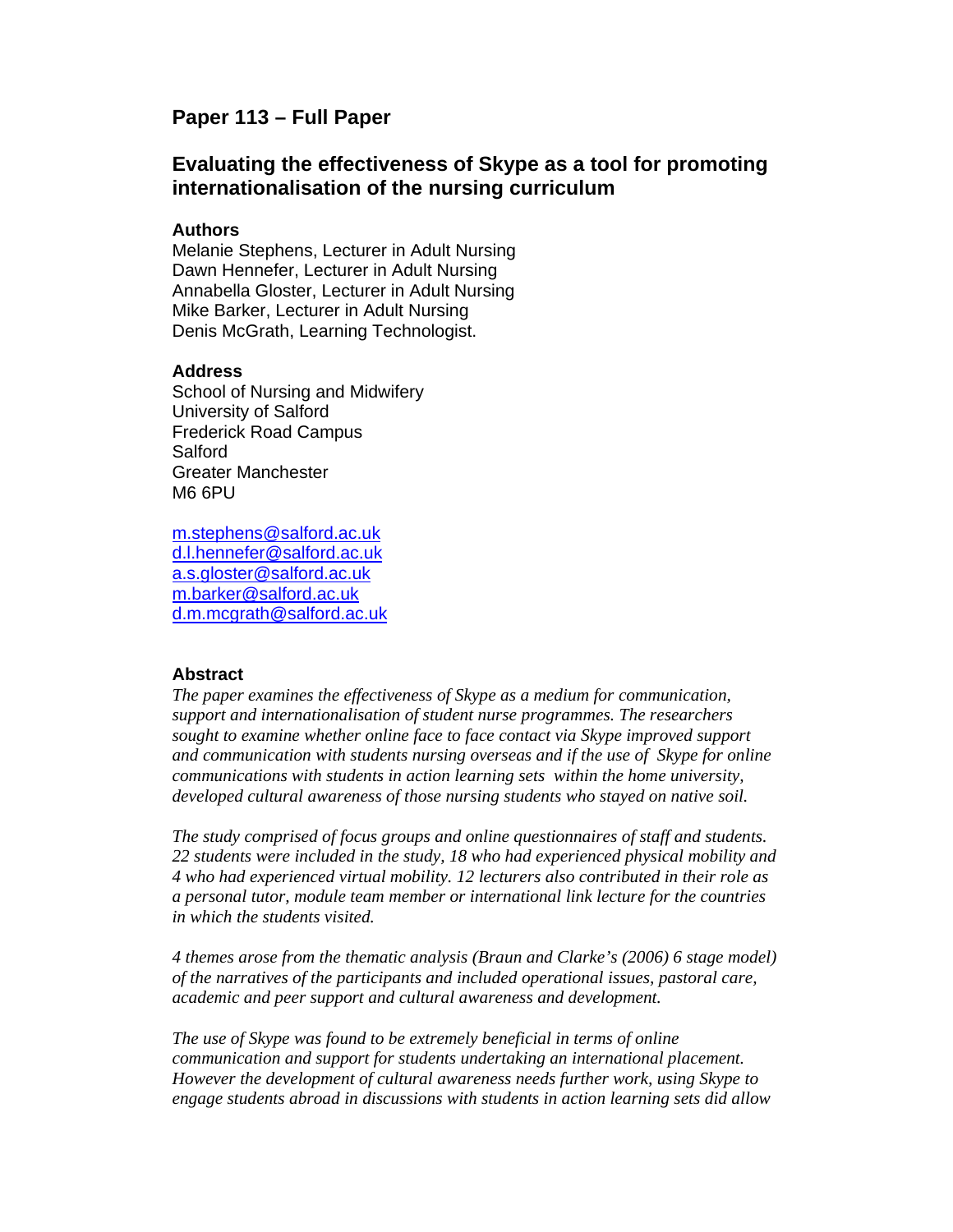*students at home to take into account social and cultural differences between practices in England and the country their peer was on placement, it did not however allow examination of their own beliefs, biases and prejudices to practice skills of self awareness as would occur in students who experienced international mobility.* 

## **1. Introduction**

To meet both the vision developed by the International Council of Nurses (2007) so that "United nurses of all nations speak with one voice" and the strategic internationalisation planning by Higher Education Institutions, large-scale projects have been developed to standardise and globalise nursing education, assessment and performance. These include examples such as the Collaboration for Higher Education of Nurses and Midwives in Africa (2002), the Tuning Educational Structures in Europe, (2003) and European Nursing Module Network (1994) to name but a few.

Within the EU context, globalisation is based upon The Treaty of the European Union (Mastricht, 1991) which enabled free movement and mobility for citizens within the EU member states. This led to the signing of the Bologna Declaration (1999) by 33 countries to enable the mobility of both students and staff across the member states, providing a European Higher Education area.

The process of integrating an international dimension into the teaching role of higher education is part of many University's vision statements and strategic goals. Internationalisation according to Knight (2008, p6) is the "..process of integrating an international, intercultural, or global dimension into the purpose, functions or delivery of higher education". Yet in spite of recent Erasmus Programme Exchange numbers increasing, the figures for participation in 2009 had not reached its target of 3 million students (Europa, 2009).

Nursing students achieve many new personal and professionals skills and competencies from an international placement such as cultural competence, cultural awareness, communication and listening skills, personal awareness and confidence (Uys and Middletoon, 2011, Wimpenny et al, 2005, Lee, 2004). However this is also fraught with "tensions regarding diversity and difference" (Lee, 2004, p121) and feelings such as reality shock and homesickness are prevalent when evaluating the experience on return to the home country (Ryan and Twibell, 2000).

The questions raised therefore are, how best can students undertaking an international placement be supported? And for those students unable to go out into the world, how could this world be brought to their home campus?

Currently in the University of Salford's School of Nursing and Midwifery, preregistration nursing students on international placements use a blog, an online, chronological collection of personal commentary and links (Educause, 2005), to communicate with their peers and lecturers. This was originally developed from a Socrates Erasmus project to allow students to connect with their peers within an action learning group, the facilitator and the course material (Keegan et al, 1996). By using the blog it captured the student's thoughts and comments about their learning 'as it happened', thus aiding their development of analysis and deep reflection, the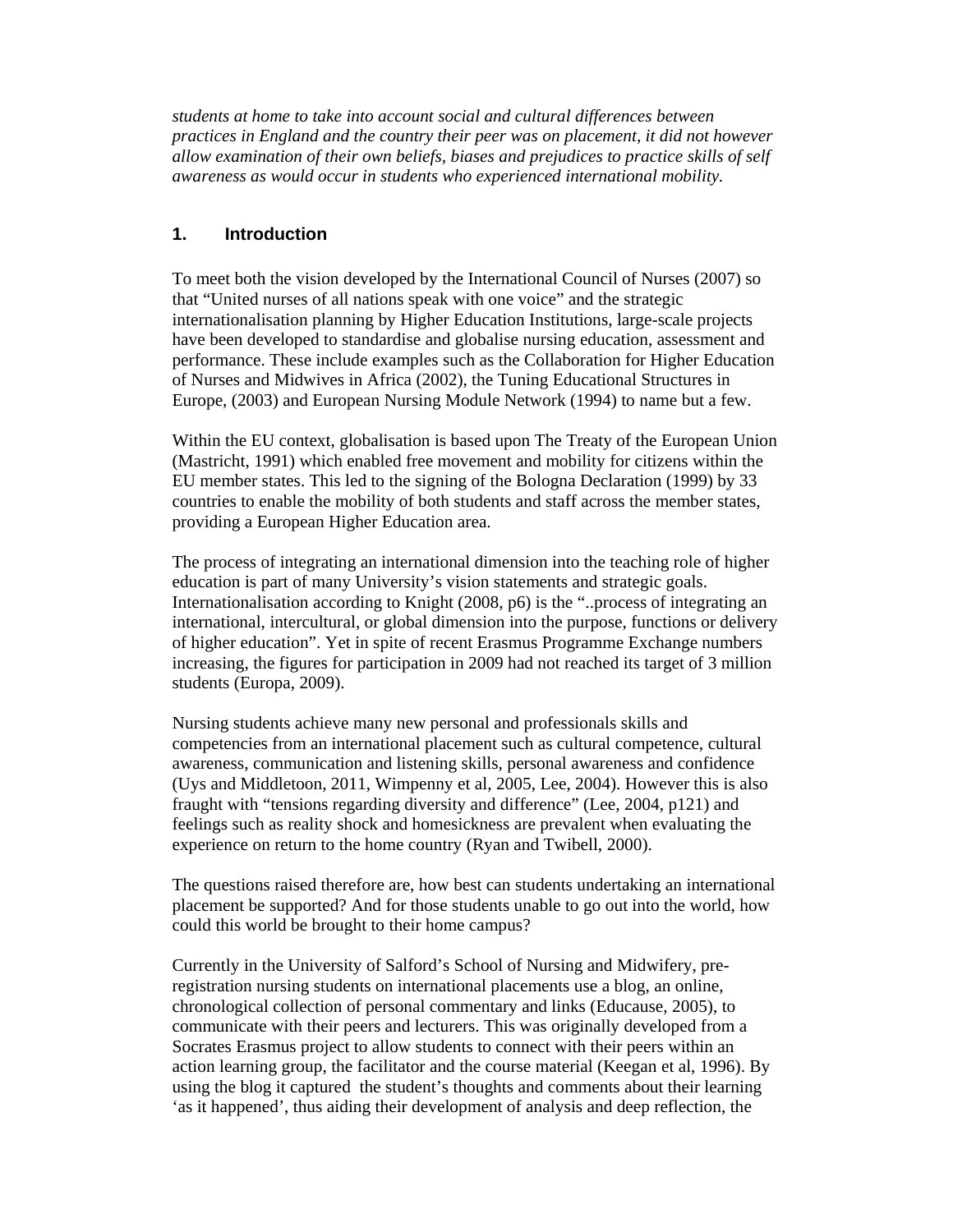additional value of using a blog was the provision of an international perspective of nursing care to the action learning group.

The evaluation from the Socrates Erasmus project made many recommendations, which included better IT training, to include ground rules, increase the level of support and visual improvements to the blog appearance, with regular agreed student contribution. A crucial factor however was that students still preferred face to face communication which was synchronous, they highlighted that they missed this interaction whilst on their international placement. The students also felt socially isolated which reduced their motivation to continue with their studies which has previously been noted by MacDonald (2008).

For the lecturers who were involved in the weblog project, feedback highlighted the limits to electronic supervision and the misinterpretation of the posts. Included was the aspect of not being able to visually see the student so when pastoral care was provided the lecturer's were unable to make a judgement about how the student was coping as there were no visual cues to rely on (Keegan et al, 2006).

An emerging technology from web 2.0 software programmes that permits the student to interact and be present in real time irrespective of where geographically they are located is 'sky peer to peer' which is abbreviated to Skype. Depending upon internet access and connections, users can make telephone calls free of charge over the internet. Extra features of this software include video conferencing, instant messaging and ability to transfer files.

Users of Skype can directly contact other Skype users in many countries which are part of the bilateral mobility agreements where the School has already established links.

Skype was chosen over other forms of synchronous technology such as audio, text chat, whiteboard and synchronised web browsing for 2 reasons: student evaluations from previous weblogging had found they missed the face to face contact and as stated by MacDonald (2008, p 91) "face to face meetings are had to beat". Also because when studying on a nursing programme, the importance of communication both verbally and non verbally cannot be underestimated, is "at the heart of effective care" and is a central part of public service work (Donnelly and Neville, 2008, p3).

#### **Project Aim**

The project focus was to gain an insight into the effectiveness of Skype as a medium for student support whilst on international placements and for use within action learning sets to enhance the international experience of the students/staff in the curriculum through virtual mobility.

#### **Objectives**

- To evaluate the effectiveness of Skype as a medium of communication between students/staff within different countries
- To evaluate the effectiveness of Skype as a support mechanism for students/staff undertaking an international placement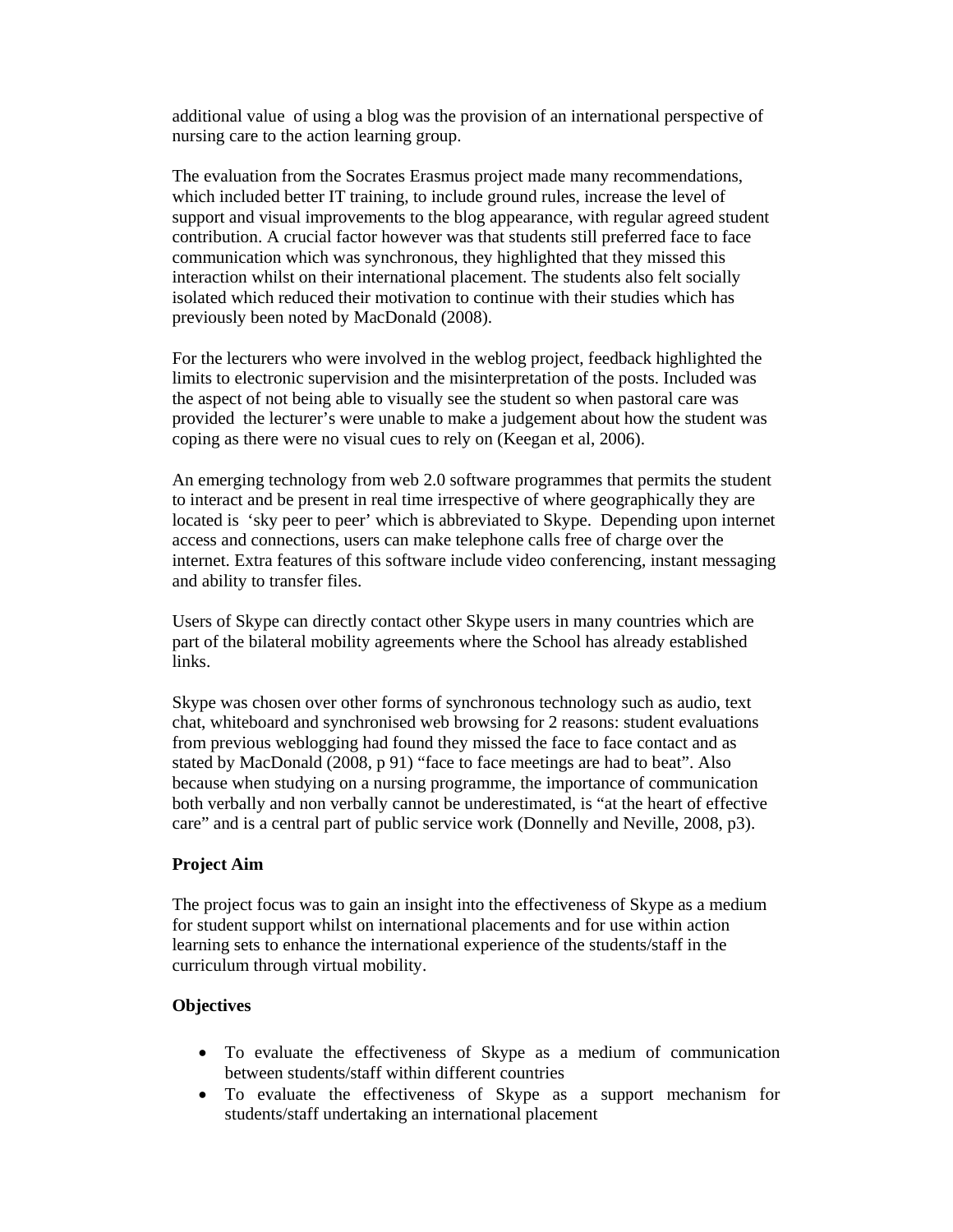• To explore the use of Skype as a tool to enhance the international experience of students/staff both physical and virtual

## **2. Pedagogy**

Capability and competence in health and social care often comes from experiential learning. A student who has worked and adapted to the "swampy lowlands of practice" (Schon, 1983) can develop skills and competence that are deeper learning experiences than through academic traditional approaches. How students adapt to the reality shock of working and learning within another country often depends on self efficacy and the available support from lecturers and peers to enable them to apply theory to the practice to deal with these stresses (Dollard et al, 2000).

By utilising the process of action learning to support the student on an international placement, alongside an online synchronous tool such as Skype, then students can meet the challenges of learning from experience and develop adaptive competence (Hager, 1998), keeping them on placement overseas instead of returning home (Simpson, 2000).

# **3. Methodology**

The methodological approach of this study was action research, the cyclic nature of action research from a previous study and then the pilot study were the catalyst for this research. The research is a small scale project addressing a real world problem of finding an online medium to support communication and internationalisation. The research was cyclical as cohorts of students would leave for an international placement twice each year allowing the process of action, reflection and re-evaluation (Denscombe, 2007). The researchers also wanted those involved in the research project to be participatory (Heron and Reason, 2006). Limitations of action research however are the validity of the data and the length of the research. In relation to data generation, a two fold approach was taken, utilising both online individual questionnaires and focus groups. The purposive sample was taken from three cohorts of nursing students embarking on a module situated at the start of the  $3<sup>rd</sup>$  year on the Diploma and BSc (Hons) in Nursing (Adult, Child and Mental health) programme between September 2009 and December 2010. The participants include those students who have been successful in securing an Erasmus or International Student Mobility Award (A unique University of Salford Travel Bursary Award) to fund an international placement. The countries in which they had opportunity to travel to were America, Australia, Cyprus, Finland, Germany, Ghana, Slovakia and Spain. The rationale was that students from these cohorts were embarking on international placements and Skyping into action learning sets of peers that remained within the home University. The action learning sets provided an excellent opportunity for discussions between students in different countries to discuss the similarities and differences within nursing. The total number of students on international placements between the three cohorts was 18 students. Four students from a potential 24 remained at home and were involved in Skype discussions within action learning sets. 12 lecturers were also questioned in relation to their experiences.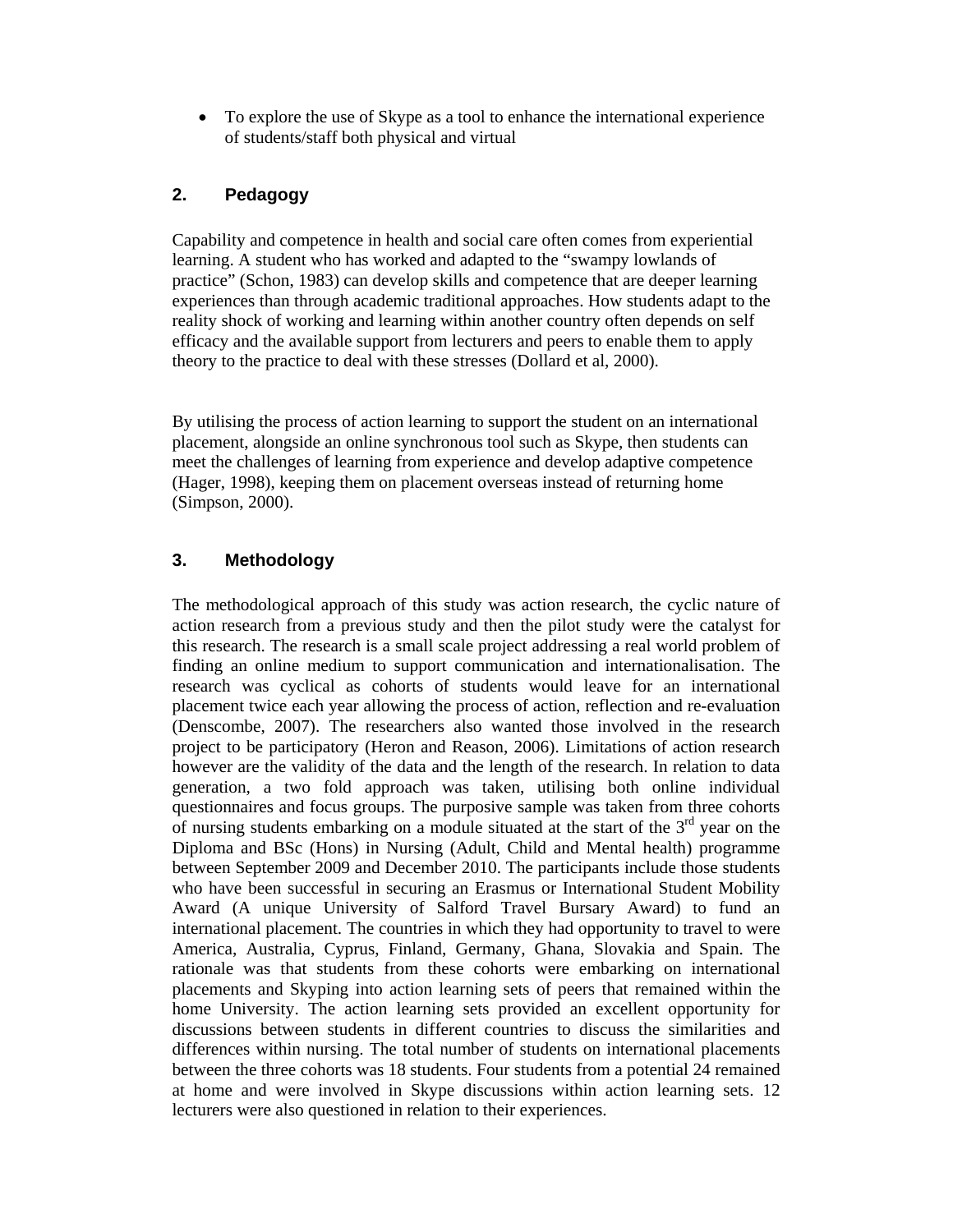The two methods used to generate data were individual online questionnaires which asked 15 questions, 6 questions were to identify the demographic information and the rating of information technology skills and the remaining 9 questions were to ask about the effectiveness of Skype as a means of communication, support, and knowledge transfer. These questions also formed the basis for the discussions within the focus group. The focus groups were recorded with student permission so that information provided within the session could be listened to within its relevant context.

Ethical approval was sought and granted from the Research and Governance Ethics Committee within the University. The data when gathered was securely stored within locked cupboards and password protected computers to maintain confidentiality in line with ethical guidance.

The narrative of the qualitative data was analysed using thematic analysis using Braun and Clarke's (2006) 6 stage model of analysis: becoming familiar with the data, creating initial codes, reflecting the participants words, searching for themes, reviewing themes, defining and naming themes and producing the report. Themes naturally emerged and broadly fell into categories surrounding operational issues, pastoral care, academic support and cultural and personal awareness development. The themes were then linked back to the aims of the study. Other findings were gathered surrounding curriculum development in relation to assessment and academic support and will be highlighted further in the discussion.

It is important to note that because of the small scale of this study generalisations can cannot be made however the study may be informative for researchers undertaking similar studies. Other limitations of the study were that an educational theoretical framework such as Salmon's (2000) e-moderating model, Laurillard's (2002) Conversational Framework or Garrison et al's (2000) Community of Inquiry were not utilised in the initial research design, however the evaluation will draw on these, even though Lisewski and Joyce (2003) argue that by doing so the action research can lack flexibility.

#### **4. Findings**

Out of the 22 participants, four rated their IT skills as excellent and 18 as good. 11 had previously used Skype, but all were skilled in the use of social software such as Facebook and MSN.

12 Academic staff included in the study, were either personal teachers, the countries link lecturer or action learning set facilitator. Academic staff all rated their IT skills as good. Only 2 had used Skype.

#### 4.1 Operational Issues

#### *4.1.1 Training*

On evaluation the training offered should have occurred at least one month prior to departure of the students leaving for other countries and should have involved all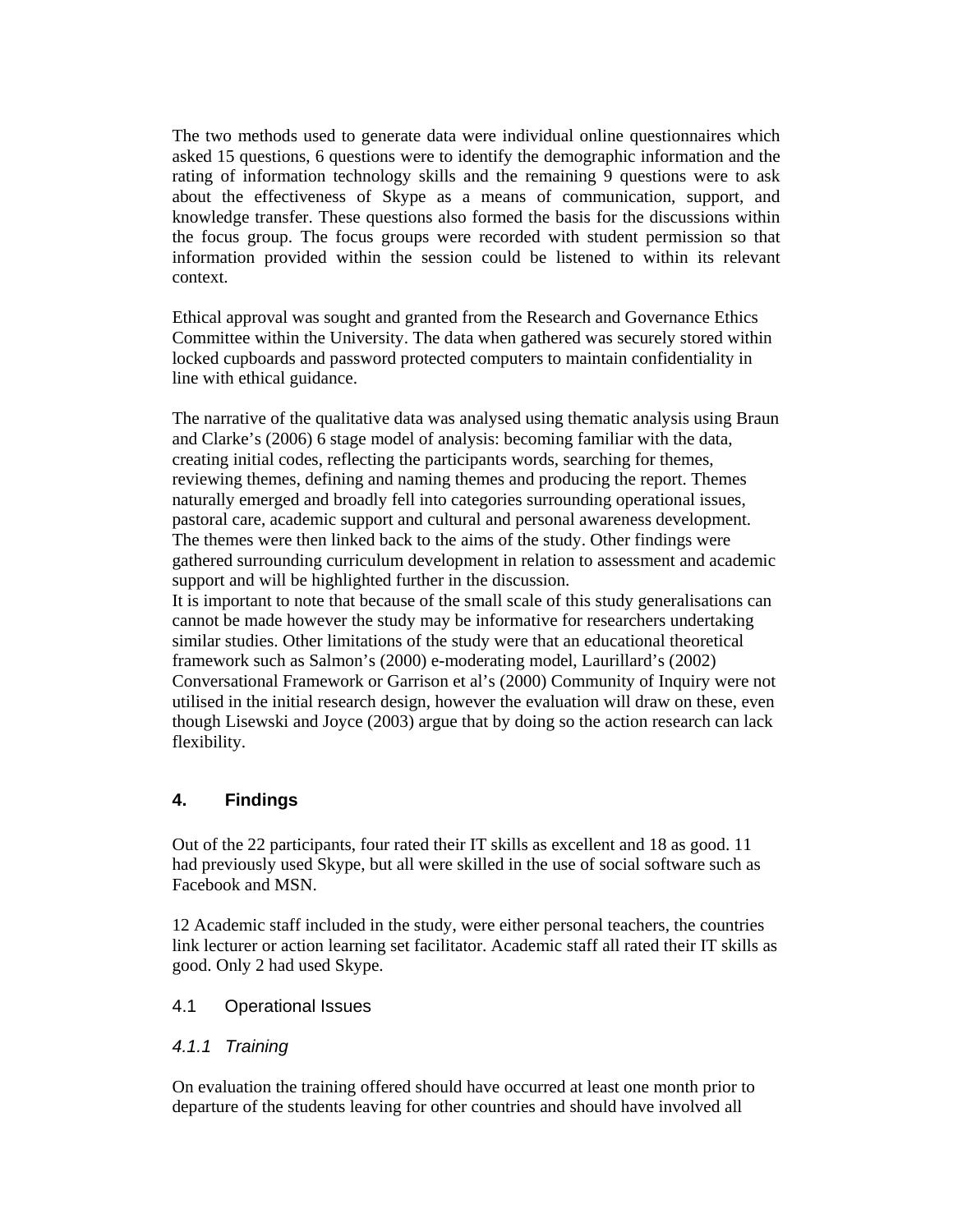students on the programmes. The students felt that a month would allow for *"plenty of practice using the software and would provide time to resolve any issues."* The students embarking on an international placement thought that this method would also *"advertise their international experience with students from their programme who were not necessarily their friends, but who might have an interest in their experience."*

# *4.1.2 Ease of use*

All staff and students agreed that both the Skype and the blog were *"easy to use and simple to download."* 

## *4.1.3 Accessibility*

Both students and staff felt that Skype and blogs were easy to access, but reliability was variable within the different countries dependent upon internet connections. 3 students in developing countries could neither access Skype or the blog as internet access for them was *"extremely unpredictable",* instead they relied on older technology and used text messages and the telephone.

Staff also had issues with some of the IT equipment which meant that they had to *"agree to meet the student online at a later time on a one to one basis than in class."*

## *4.1.4 Usage*

Students stated that Skype and blog usage was *"frequent in the first few weeks of their arrival on an international placement and at times when they needed extra support or they needed to discuss an issue raised in practice."* However lack of engagement with the blog diminished when students on an international placement noted their postings were not reciprocated. They suggested weekly announcements *"reminding others that we are still here."*

#### *4.1.5 Timing*

Weekly meetings were seen by some students as a *"good idea"* others reflected that this was *"restrictive in time instead of having the flexibility to access Skype as and when they needed to."* 

#### *4.1.6 Netiquette*

On some occasions when students were doubting their own abilities in practice or were dealing with difficult situations, emotions ran high and were evident in their postings and discussions, academics had to remind students of their professional obligations to moderate their discussions and maintain netiquette.

#### *4.1.7 Technological support*

For 3 staff and 3 students Skype engagement became frustrating due to unreliable connections and faulty equipment during action learning sets. After the first cycle of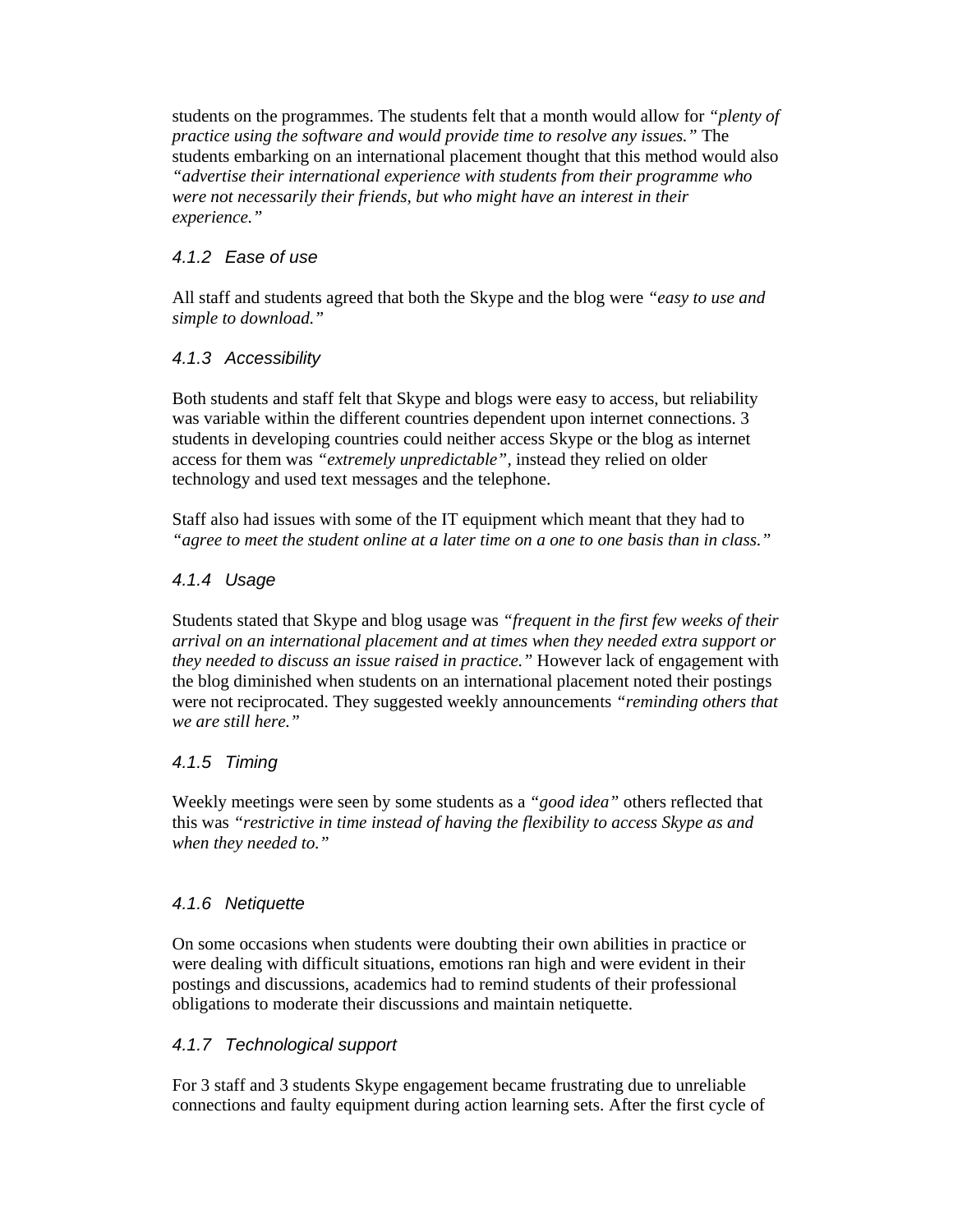action learning evaluations a technician was available to resolve any problems, both directly and remotely, although problems with equipment still occurred.

## 4.2 Pastoral care

## *4.2.1 Face to face*

All those who took part resoundingly said that the use of Skype was preferable to that of the blog citing preference of face to face contact. Comments by all students identified that as soon as they saw a familiar face online, they felt calmer and more at ease. One student said *"just having a smiley face on the other end helped."*

However 3 students only had the use of text messages and telephone calls as part of their international experience and during their time encountered many distressing events. They stated that *"just hearing the voice of the International Link for the Country made them feel better."*

The home students reported that they enjoyed the face to face contact they had using Skype they *"felt like he was here in the action learning set."* They also stated that picking up on the non verbal signals being sent by their peer enabled them to offer support to reduce feelings surrounding lack of confidence and reality shock.

## *4.2.2 Instructional Immediacy*

Students all commended the support of the academics whom they were in frequent contact with during their placement abroad. One student said *"If you had any problems, the support mechanism of Skype was very reassuring especially when you received help from others".* This was echoed by others, stating that lecturers' acted as facilitators to their learning, so rather than giving knowledge, academic staff enabled the students to reflect, have their experiences directed and then actions were set to enable deeper learning.

#### *4.2.3 Contact*

Students all expressed that Skype was quicker and had a better response than the blog. 5 students stated that having contact enabled them to challenge issues raised in the country they were on placement in, one student stated *"if I had not had the support, I would not have had the opportunity to do it".* 

#### *4.2.4 Support*

A consensus between students was that without the use of Skype or as with 3 students, the absence of a telephone they would have felt *" homesick"* and that using Skype to talk to their peers, family and academic staff *"kept me in placement overseas."*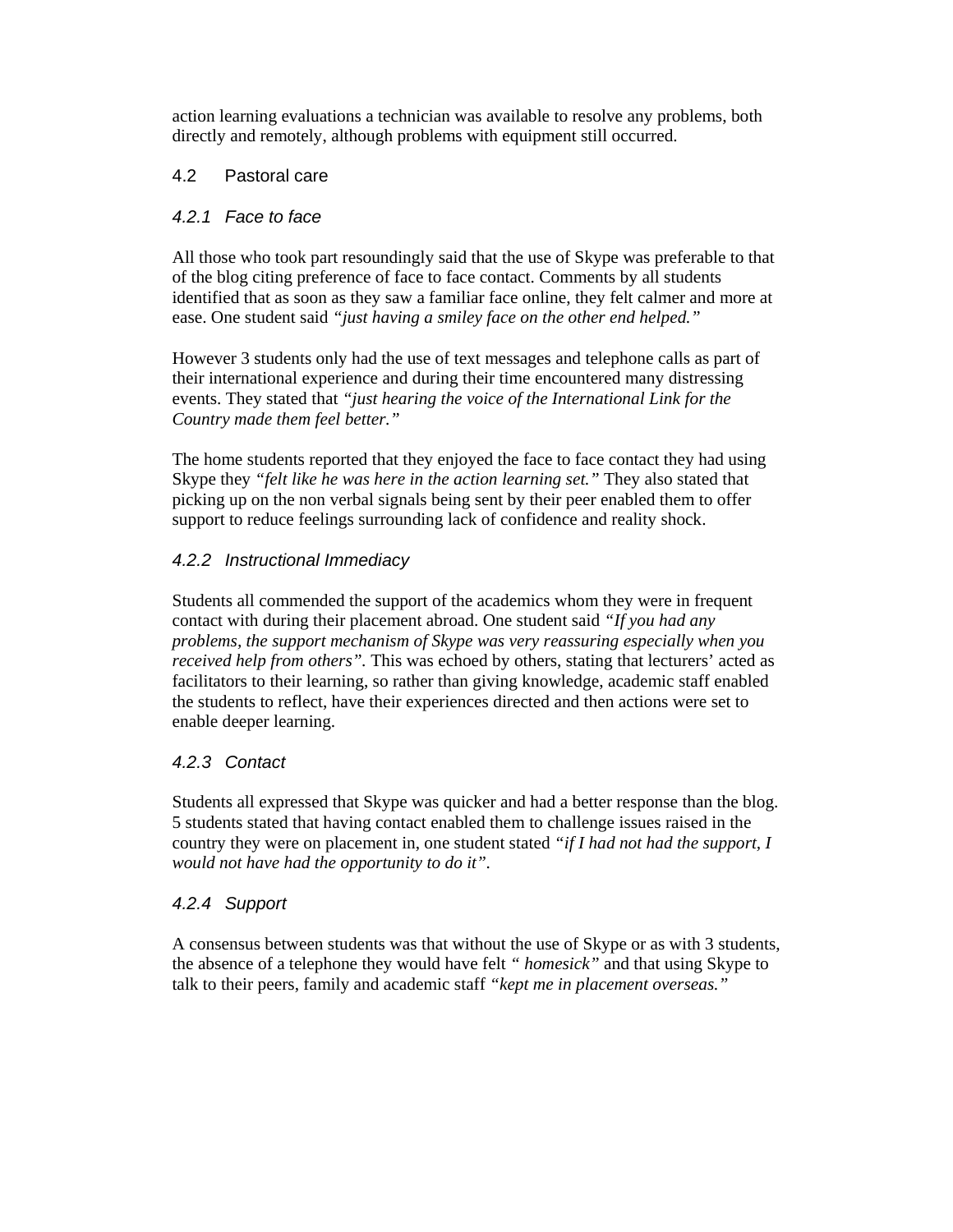## 4.3 Academic / Peer support

## *4.3.1 Assessment Support*

A strong theme was the use of Skype to facilitate support for assessments undertaken whilst on an International Placement. 5 students had to submit assessments whilst on an International Placement and they all agreed that the use of Skype enabled them to have tutorials just as they would have experienced back in University. They could sit and discuss the assessment plans and practice documents with their personal tutor and academic supervisor as if they were in the room. As one student stated *"for tutorials it was an excellent tool."*

## *4.3.2 Sharing of the experience*

When listening to feedback from their peers overseas, the students in Salford (home) clinical placements stated *"we take so much for granted about our nurse training"* Skype enabled them to share their experiences and allowed the student on an international placement to view alternative perspectives to the issues they brought to the group. This in turn fostered cultural awareness and understanding, as the academic staff said, the students were able to *"debate cultural issues and differences in practice."*

#### *4.3.3 Cultural awareness and development*

The home students reported that during the first few weeks of using Skype they *"were not getting much out of the experience".* However, as the weeks progressed they actually learned a tremendous amount about care in another country. One student said that the experience from listening about their colleagues' experiences overseas *"enhanced their awareness without a doubt."* Another said *"when listening to (student) I realised that in Salford we really do use evidence based practice."*

4 students who were on international placements felt that their experiences did not benefit other students and believe that their *"presentations on return helped more with developing their peers cultural awareness."* However these students were the ones who experienced problems with accessibility and usage and do reflect that if they had encountered a really good connection and were able to use Skype then they feel that the development of cultural awareness for others might have improved.

Staff involved in the study felt that this aspect of learning could become *"powerful if we get it right"* and it is something *"the staff want in practice".*

#### 4.4 Other findings

Other themes that were generated as a result of the focus groups which will not be discussed in detail, but noted include:

All the students felt that action learning should be the way forward for academic supervision from the beginning of their nursing programmes as they felt it was "*not superficial – instead of just doing what the uni want us to do, we are learning to learn*".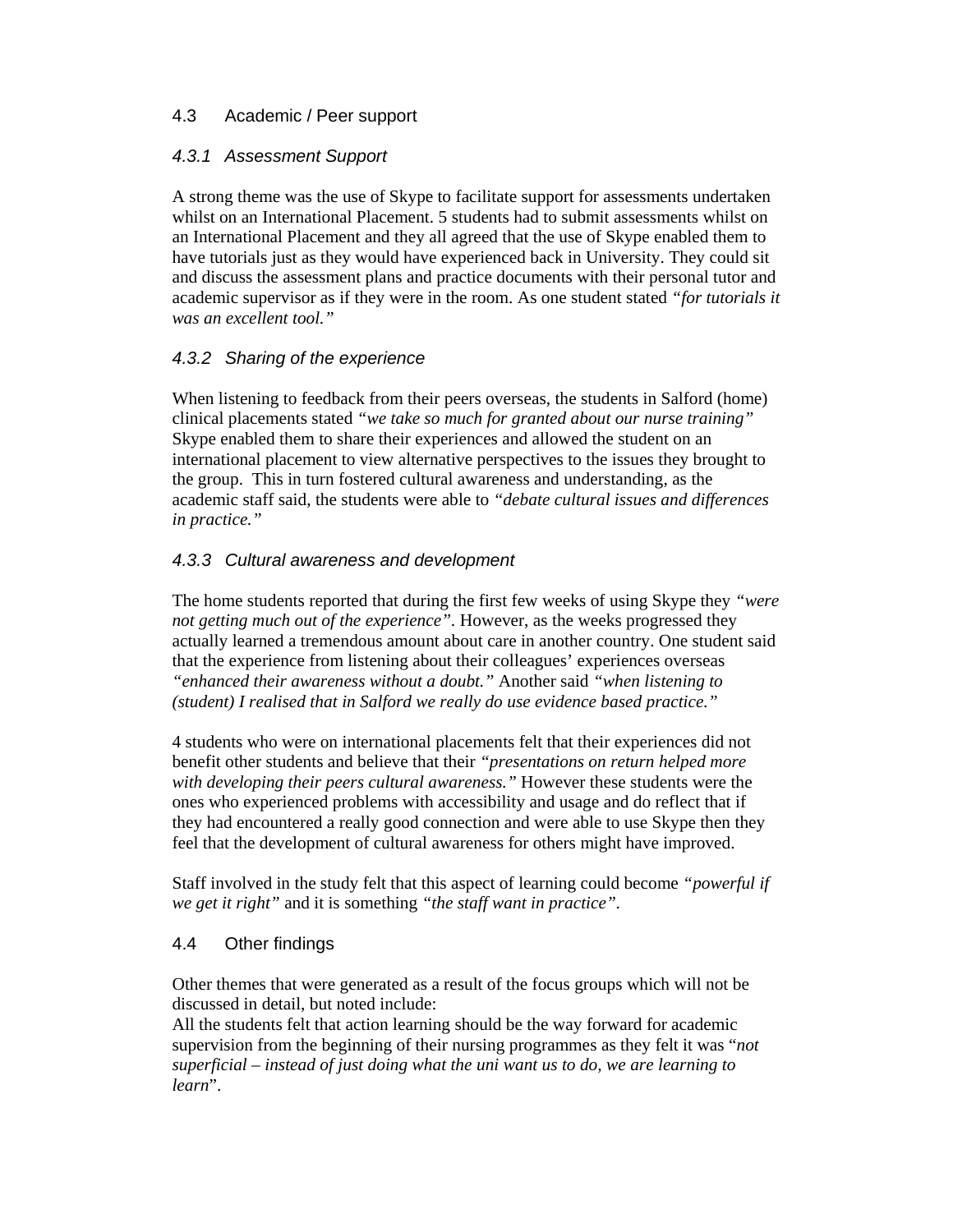5 students including those who had international placements and those who stayed at home felt that the School should embed IT skills into the assessment processes, so that they learn how to use IT so that it replicates real life practice. But what was extremely interesting was that all the students felt that only  $3<sup>rd</sup>$  Years should go on a clinical placement overseas, this they felt was due to the lack of knowledge and confidence in the first and second years to be able to cope and manage with some of the situations they were exposed to . It could be suggested that the home students picked up on the non verbal communication of vulnerability of their peers and felt that as suggested by Green et al (2008) in order to benefit from an international experience the student does require some cultural sensitivity before leaving the country.

#### **5. Discussion**

The objectives of the study were to evaluate the effectiveness of Skype as a medium of communication, as a support mechanism for students undertaking an international placement and to explore the use of Skype as a tool to enhance the international experience of students/staff both physical and virtual. Themes that emerged from the findings that explored these objectives include operational issues, pastoral care, academic and peer support and cultural awareness.

On reflection Salmon's (2000) e-moderating framework would have been a useful instrument to have evaluated the project as it is built upon a belief that in order to attain successful online learning, certain considerations require some thought such as operational issues, online socialisation, information exchange, knowledge construction and development. However, according to Lisewski and Joyce (2008) this framework does not afford face to face contact and is too rigid, limiting development of the process.

Laurillard's (2000) Conversational Framework asserts that the communication between student and lecturer is essential to knowledge development. There are 12 recommended stages when teaching students to achieve deeper learning which enable the student to communicate with the lecturer and provide the lecturer opportunity to evaluate the students understanding and correct any misunderstandings. However as this research project includes home students and action learning in the process, Laurillard's framework excludes the learning between action learning set members and the facilitator (Draper, 1997). Not sure what this means

According to Garrison and Vaughan (2008, p.13) blended learning frameworks must "integrate thought and action and promote an understanding for the importance of sustained critical discourse and private reflection." A method in which this can be achieved is to use the Community of Inquiry Framework (Garrison et al, 2000). This applies the principles of a group of individuals who work together to engage in purposeful critical discourse and reflection, developing learning and understanding. Although this wasn't a consideration at the outset of this research, comparisons can now be drawn in relation to the process which requires 3 interdependent elements: These elements of social, cognitive and teaching presence complemented this research through the use of Skype and action learning. The students and lecturer had to create: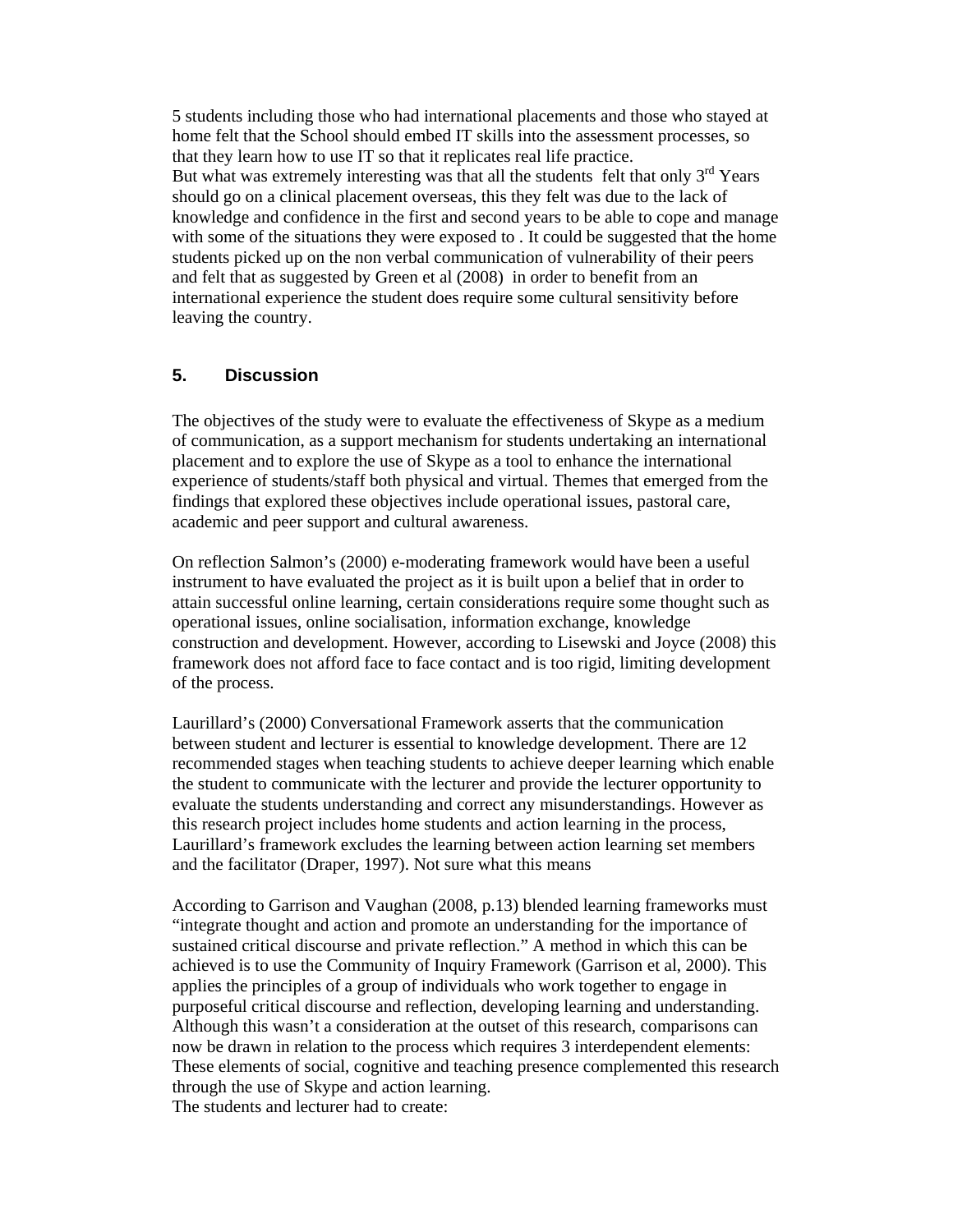Social presence through identification with each other, communicating in the action learning set, which is a trusting environment that helps to develop interpersonal relationships (Garrison and Vaughan, 2008).

Teaching presence in that action learning supports the design, facilitation and direction of cognitive and social processes to achieve the learning outcomes of the module (Anderson et al, 2001)

Cognitive presence as Skype allows students to build and validate meaning through weekly action and reflection during the online sets (Garrison et al, 2008).

# 5.1 Operational Issues

We believe that sufficient training of easy to use software (Skype) that allows time for students and staff to become proficient users will enable successful implementation of online learning and this is supported by (Choy and Chi Ng, 2005, Volery and Lord, 2000). However as suggested by Pallof and Pratt (2001) careful consideration of students ability to access web 2.0 software should be gauged against the country visited and alternatives explored.

Usage should be flexible enough to accommodate student's needs in the first few weeks of arriving in a new country, as these are considered crisis times, however weekly meetings should continue, to allow home students access to an international online experience.

## 5.2 Pastoral Care / Academic and Peer support

In terms of support online face to face communication allowed students abroad to reaffirm their decision to experience nursing in another country and ensured they remained supported overseas, as they can often become easily upset to ordeals that occur (Lee, 2004). Having the opportunity to verbally and non verbally see their peers and lecturers allowed the provision of a 2 way interactive process, constructively aligned with appropriate support that enabled personal growth, development and cognitive learning (Biggs, 2003, Hutchins, 2003, Sims, 2003, Ryan and Twimbell, 2000).

#### 5.3 Cultural Awareness

Although Skype did allow home students to take into account social and cultural differences in practices, it did not allow self examination of their own beliefs, biases and prejudices to practice self awareness, as would occur in students who experienced international mobility (Duffy et al, 2005). Perhaps all students should explore an issue that relates to a religious or ethnic group different to their own to aid internationalisation and examination of self.

#### 5.4 Curriculum development

What the research findings have also identified are areas for improvement in relation to support and deficits in cultural awareness of our home students which will now inform our curriculum.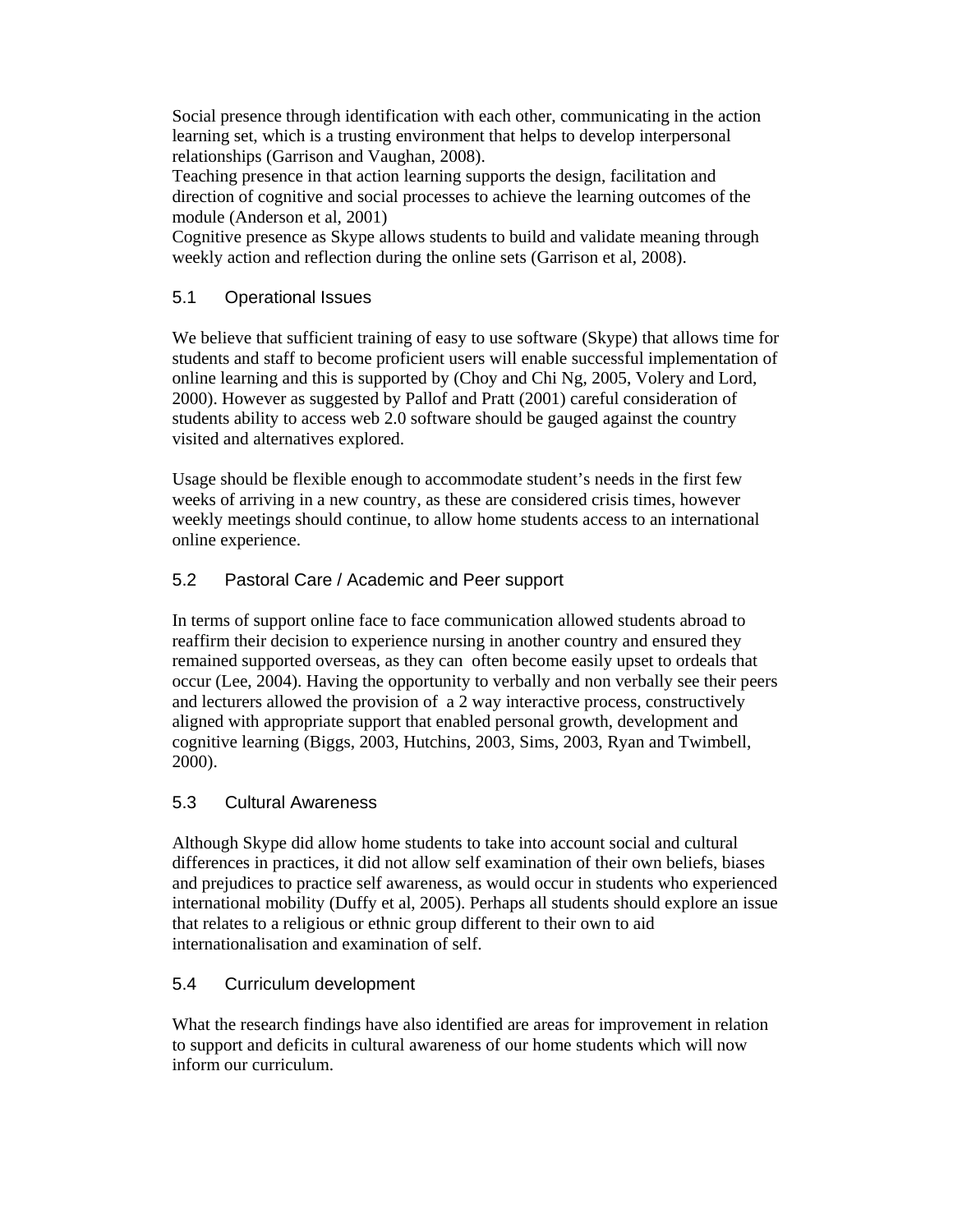## **6. Conclusion**

This research aspired to develop further discussions, to the ways in which Higher Education Institutions can enhance internationalisation of pre-registration programmes with the use of web 2.0 software platforms as a support mechanism for students on an international placement and in the provision of virtual mobility, internationalising the curricula at home. The main themes from the focus group narratives surrounding the use of Skype as a medium for support and communication are the importance of ensuring operational issues are addressed prior to the student's departure. Pastoral care is face to face and of a level that enables personal growth and development. Academic and peer support is interactive and meets the same expectations as if in the room within the University and if Skype is used in conjunction with a pedagogy such as action learning it can enhance cultural awareness, although in this study this was development of social and cultural differences in practice.

Skype therefore can be considered a useful medium of communication and support between staff and students in different countries, the added value is being able to see the face of the person who one is communicating with, providing extra non verbal communication signals to both recipients. With regards to internationalising the nursing curricula, more work is needed to ensure that students on an international placement can meet up online with their peers to discuss their experiences with students from all levels of pre-registration nursing programmes, not just in the action learning sets in which they are placed. This is to ensure students on international placements feel valued and can share their experiences to aid the development of cultural awareness and understanding of their peers.

# **7. Recommendations**

From the findings of the project the team are ready to complete another cycle of action research with a cohort of students due to leave later this year. Other recommendations are:

To develop blog and Skype training for all students on pre-registration nurse programmes with at least one month practise.

To continue to use Skype and have a designated Blackboard site that all preregistration students can access so first and second years can contribute to the discussions and aid internationalisation of their nurse education.

To explore the use of IT skills in nursing assessments, within the School. To develop a research proposal that compares traditional academic supervision to action learning facilitation.

To explore other ways of using Skype to internationalise the nurse curriculum of students, who for whatever reason cannot experience an international nursing placement.

To utilise the findings of this research study to develop best practice guidelines for Skype implementation and use.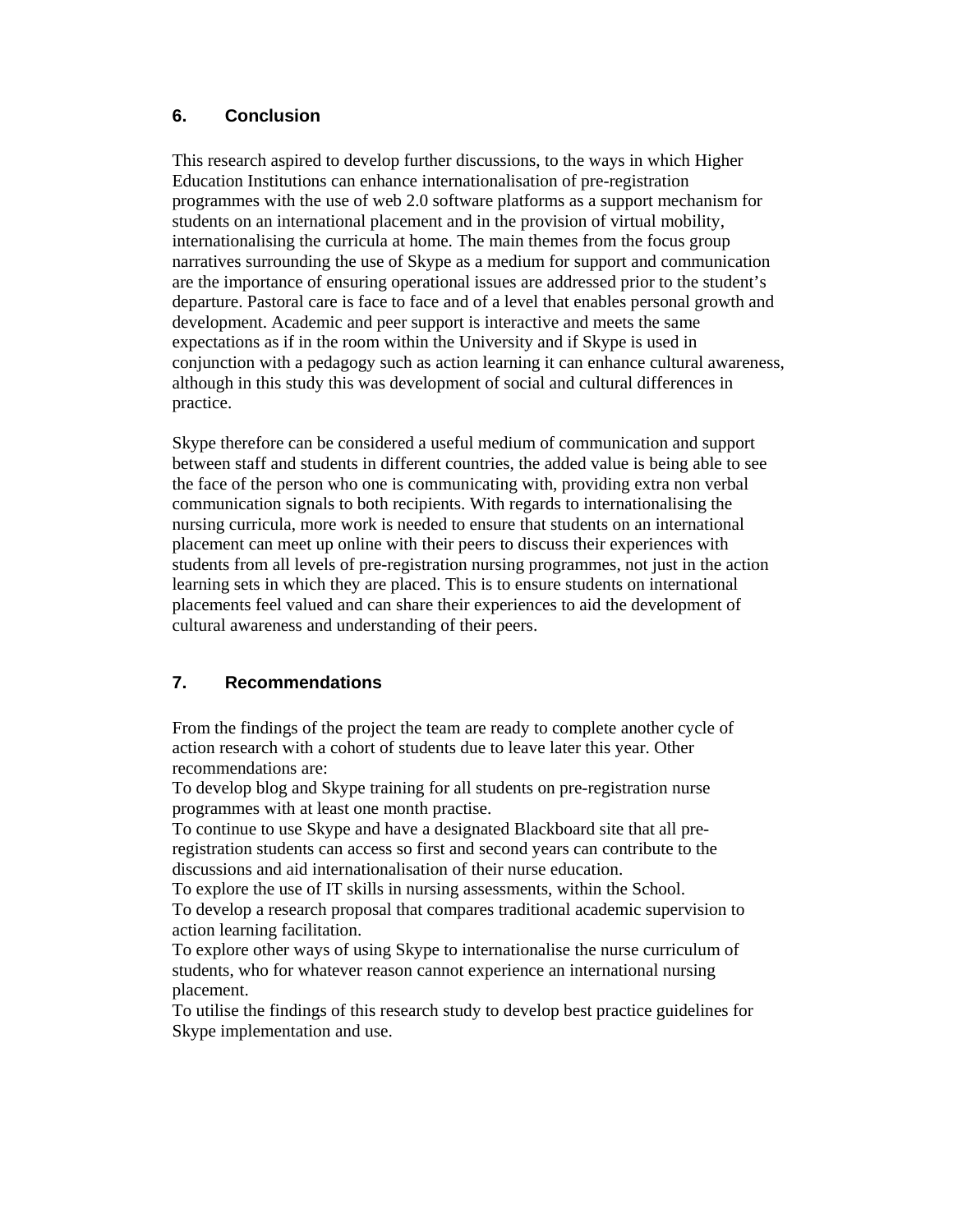#### **References**

Anderson, T. (2004) Teaching an Online Learning Context. In *Theory and Practice of Online Learning. Athabasca University [online] available at:* http://cde.athabascau.ca/online\_book/ch11.html (accessed 8/05/11 at 11:03am).

Biggs, J.B. (2003) *Teaching for quality learning at university.* Buckingham: The Open University Press.

Bologna Declaration. (1999) [online] available at: http://ec.europa.eu/education/policies/educ/bologna/bologna.pdf (accessed 12/02/11 at 19:03pm).

Braun, V., and Clarke, V. (2006) Using Thematic Analysis in Psychology. *Qualitative Research in Psychology*. 3: 77-101.

Bourner, T., Cooper, A., and France, L. (2000) Action learning across a university community, *Innovations in Education and Training International*. 37 (1) 2- 9.

Choy, S.O., and Chi Ng, K. (2007) Implementing wiki software for supplementing online learning. Australasian Journal of Educational Technology. 23 (2) 209-226.

Choy, S.C., McNickle, C., and Clayton, B. (2002) Learner expectations and experiences. Student views of support in online learning*.* In: Guthrie, H. (Ed) *Online learning. Research readings.* National Centre for Vocational Education Research, Adelaide, pp. 106-122.

Conrad, D. (2005) Building and Maintaining Community in Cohort-Based Online Learning. *Journal of Distance Education.* 20 (1) 1-20.

Denscombe, M. (2007) *The Good Research Guide for Small-Scale Research Projects.*  3<sup>rd</sup> Edition. Open University Press. Buckingham.

Donnelly, E., and Neville, L. (2008) *Communication and Interpersonal Skills.*Reflect Press. Exeter.

Dollard, M., Winefield, H., Winefield, A., and de Jong, P. (2000) Psychosocial job strain and productivity in human service workers: a test of the demand, control and support model. *Journal of Occupational and Organisational Psychology.* 73: 501- 510.

Draper, S.W. (1997) Adding (negotiated) learning management to models of teaching and learning. Volume 2004. *ITForum.*

Duffy, M. E., Farmer, S., Ravert, P. and Huittinen, L. (2005), International community health networking project: two year follow-up of graduates. *International Nursing Review.* 52: 24–31.

Educause (2005) 7 things you should know about …Blogs. [online] available at: http://www.educause.edu/ir/library/pdf/ELI7006.pdf (accessed 08/05/2011, 14;12pm)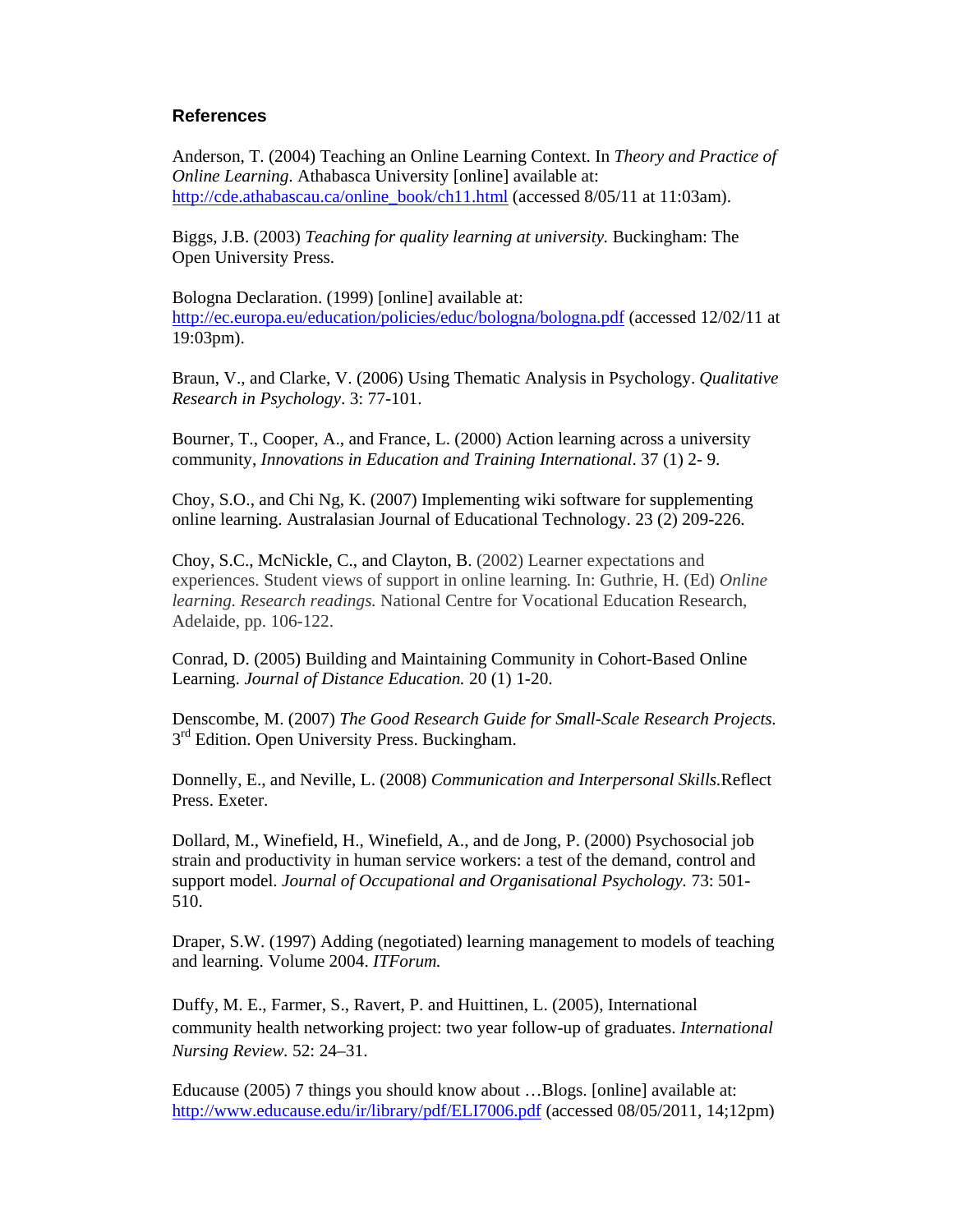European Nursing Module Network (1994) Introduction to the ENM Network. [online] available at: http://www.leeds.ac.uk/europeannursing/ (accessed 14/02/11 11:43am).

Garrison, D.R., and Vaughan, N.D. (2008) *Blended Learning in Higher Education: Framework, Principles and Guidelines.* Jossey Bass. San Francisco. Garrison, D.R., Anderson, T., and Archer, W. (2000) Critical Inquiry in a text-based environment: Computer Conferencing in higher education. *The Internet and Higher Education.* 2 (2-3) 87-105.

Green, B.F., Johansson, I., Rosser, M., Tengnah, C., and Segrott. J. (2008) Studying abroad: a multiple case study of nursing students' international experiences. *Nurse Education Today.* 28(8):981-92.

Hager, P. (1998) Understanding workplace learning: general perspectives. In Boud, D. (Ed) *Current issues and new agendas in workplace learning.*National Centre for Workplace Learning. Adelaide.

Heron, J., and Reason, P. (2006) *Handbook of Action Research.* Sage. London.

Hutchins, H. (2003) Instructional Immediacy and the Seven Principles: Strategies for Facilitating Online Learning. *Online Journal of Distance Learning Administration. [online] Available at: http://www.westga.edu/~distance/ojdla/fall63/hutchins63.html* (accessed 12/02/11 00:17am).

International Council of Nurses (2007) Vision for the future of Nursing. [internet] available from: http://www.icn.ch/about-icn/icns-vision-for-the-future-of-nursing/ (accessed 12/02/11 at 18:59pm).

Keegan, H., Stephens, M., Yates-Bolton, N., and Barker, M. (2006) *Tripartite communication between international mobility placement students, home tutors and host tutors via a group blog.* ESMOS. European Commission Socrates Minerva initiative. UK.

Knight, J. (2008) The internationalisation of higher education: are we on the right track? Academia Matters. Journal of Higher Education. 5-9.

Laurillard, D. (2002) *Rethinking University Teaching: a conversational framework for the effective use of learning technologies.* 2<sup>nd</sup> Edition. Routledge. New York.

Lee, N.J. (2004), The impact of international experience on student nurses' personal and professional development. *International Nursing Review*. 51: 113–122.

Lisewski, B., and Joyce, P. (2003) Examining the five stage e-moderating model: designed and emergent practice in the learning technology profession. *Research in Learning Technology*. 11 (1) 55-66.

MacDonald, J. (2008) *Blended Learning and Online Tutoring; Planning Learner Support and Activity Design.* 2<sup>nd</sup> Edition. Gower. Aldershot.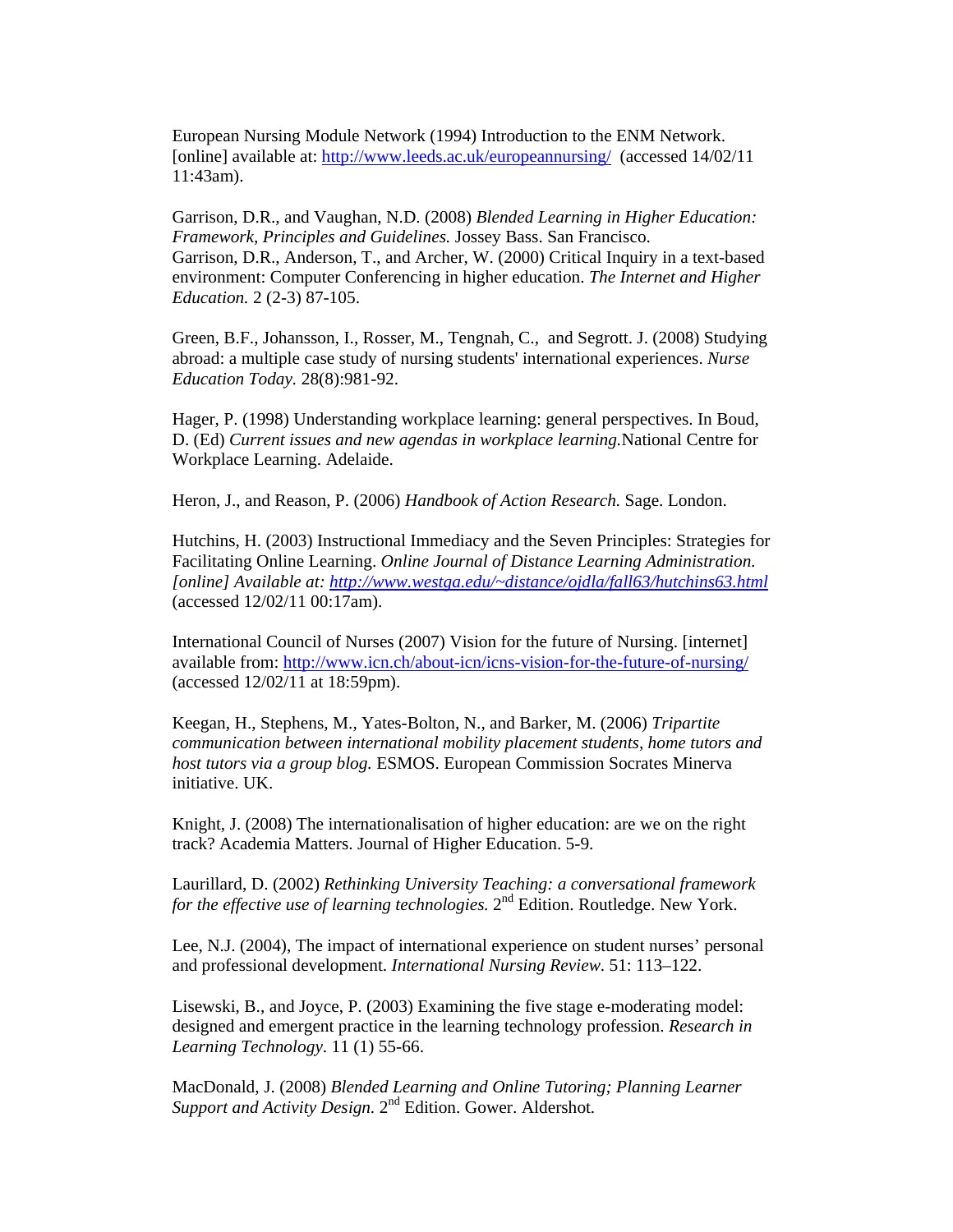McAlpine, L., and C. Weston. (2000) Reflection: Issues re*l*ated to improving professors' teaching and students' learning. *Instructional Science* 28 (5): 363–85.

McCartney, P.R. (2006) Maintaining confidentiality and privacy on discussion lists. AWHONN Guidelines. 4. 28-34.

Nixon, I., Smith, K., Stafford, R., and Camm, S. (2006) *Work-based learning.Illuminating the Higher Education Landscape.* The Higher Education Academy. York.

Pallof,R.M., and Pratt, K. (2001) *Lessons from the Cyberspace Classroom: The Realities of Online Teaching*. San Francisco. Jossey Bass

Race, P, (1998) An education and training toolkit for the new millennium?. *Innovations in Education and Training International* **35** 3, pp. 262–271.

Revans, R.W. (1982) What is Action Learning? *Journal of Management Development.* 1 (3) 64 – 75.

Rosie,A. (2000) Online pedagogies and the promotion of "deep learning". *Information Services and Use.* 20 (2/3) 109 – 116.

Rovai, A.P. (2002) Building a sense of community at a distance. *International Review of Research in Open and Distance Learning*, 3 (1), pp. 1-16.

Ryan, M., and Twibell, R. (2000) Concerns, values, stress, coping, health and educational outcomes of college students who study abroad. *International Journal of Intercultural Relations.* 24. 409-435.

Salmon, G. (2000) *E-Moderating: The Key to Teaching and Learning Online.* Kogan Page. London.

Schon, D. (1983) *The reflective practitioner: how professionals think in action.* Basic Books. New York.

Simpson, O. (2000) *Supporting Students in Open and Distance Learning.* Kogan Page. London.

Sims, R. (2003) Promises of Interactivity: Aligning learner perceptions and expectations with strategies for flexible and online learning. *Distance Education, 24*  (1), 87-104.

The Treaty of the European Union (Mastricht) (1991) [online] available at: http://eurlex.europa.eu/en/treaties/dat/11992M/htm/11992M.html (accessed 12/02/11 at 19:06pm).

Tuning Project. (2003) Tuning Educational Structures in Europe: A Pilot Project in the Framework of the EU-programme Socrates Erasmus.